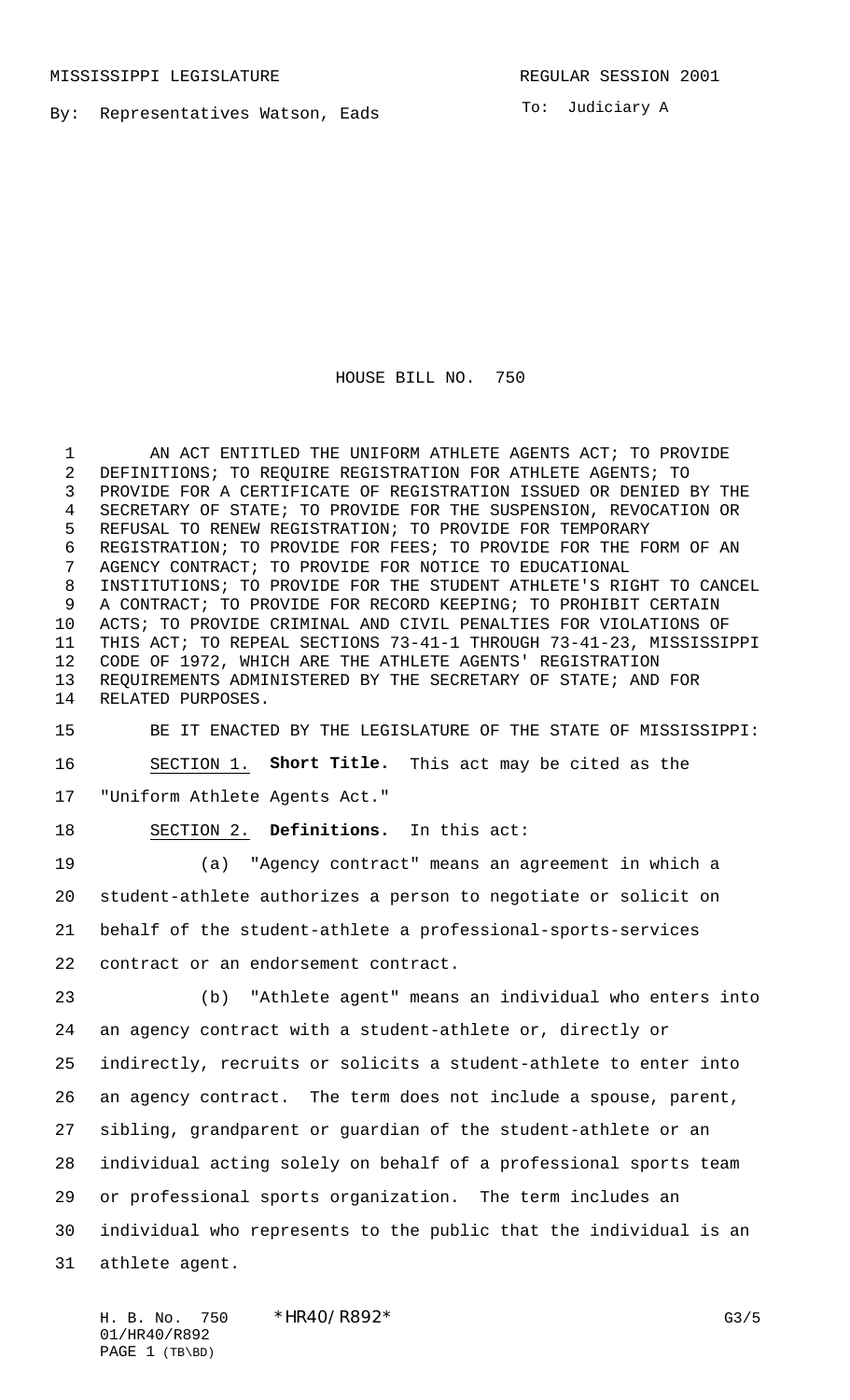(c) "Athletic director" means an individual responsible for administering the overall athletic program of an educational institution or, if an educational institution has separately administered athletic programs for male students and female students, the athletic program for males or the athletic program for females, as appropriate.

 (d) "Contact" means a communication, direct or indirect, between an athlete agent and a student-athlete, to recruit or solicit the student-athlete to enter into an agency contract.

 (e) "Endorsement contract" means an agreement under which a student-athlete is employed or receives consideration to use on behalf of the other party any value that the student-athlete may have because of publicity, reputation, following, or fame obtained because of athletic ability or performance.

 (f) "Intercollegiate sport" means a sport played at the collegiate level for which eligibility requirements for participation by a student-athlete are established by a national association for the promotion or regulation of collegiate athletics.

 (g) "Person" means an individual, corporation, business trust, estate, trust, partnership, limited liability company, association, joint venture, government; governmental subdivision, agency or instrumentality; public corporation, or any other legal or commercial entity.

 (h) "Professional-sports-services contract" means an agreement under which an individual is employed or agrees to render services as a player on a professional sports team, with a professional sports organization, or as a professional athlete. (i) "Record" means information that is inscribed on a

 tangible medium or that is stored in an electronic or other medium and is retrievable in perceivable form.

H. B. No. 750 \*HR40/R892\* 01/HR40/R892 PAGE 2 (TB\BD)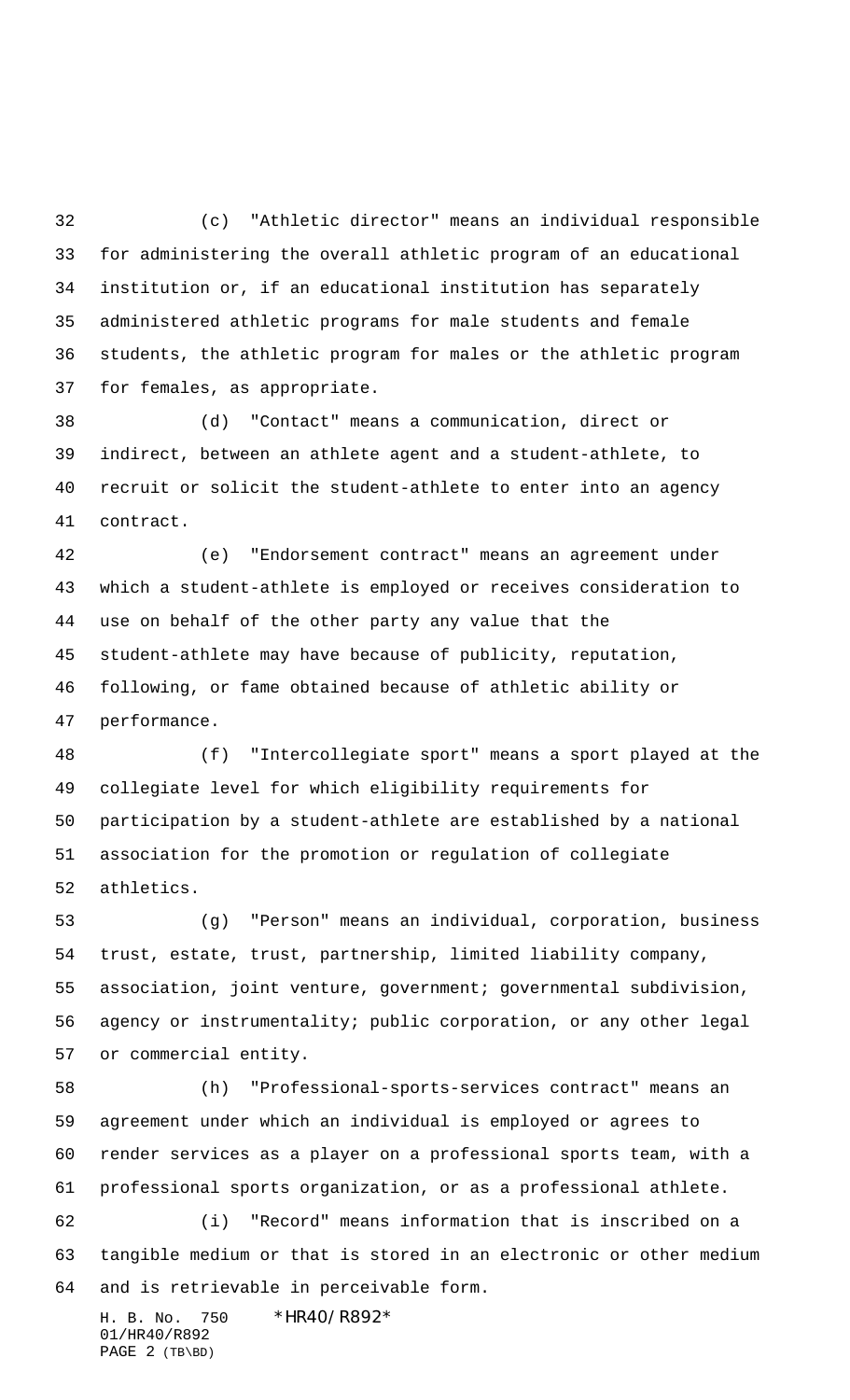(j) "Registration" means registration as an athlete agent pursuant to this act.

 (k) "State" means a state of the United States, the District of Columbia, Puerto Rico, the United States Virgin Islands, or any territory or insular possession subject to the jurisdiction of the United States.

 (l) "Student-athlete" means an individual who engages in, is eligible to engage in, or may be eligible in the future to engage in, any intercollegiate sport. If an individual is permanently ineligible to participate in a particular intercollegiate sport, the individual is not a student-athlete for purposes of that sport.

 SECTION 3. **Administration; service of process; subpoenas.** (1) The Secretary of State shall administer this act.

 (2) By engaging in the business of an athlete agent in this state, a nonresident individual appoints the Secretary of State as the individual's agent to accept service of process in any civil action related to the individual's business as an athlete agent in this state.

 (3) The Secretary of State may issue subpoenas for any relevant material under this act.

## SECTION 4. **Athlete agents: registration required.**

 (1) Except as otherwise provided in subsection (2), an individual may not act as an athlete agent in this state before being issued a certificate of registration under Section 6 or 8.

 (2) An individual may act as an athlete agent before being issued a certificate of registration for all purposes except signing an agency contract if:

 (a) A student-athlete or another acting on behalf of 94 the student-athlete initiates communication with the individual; and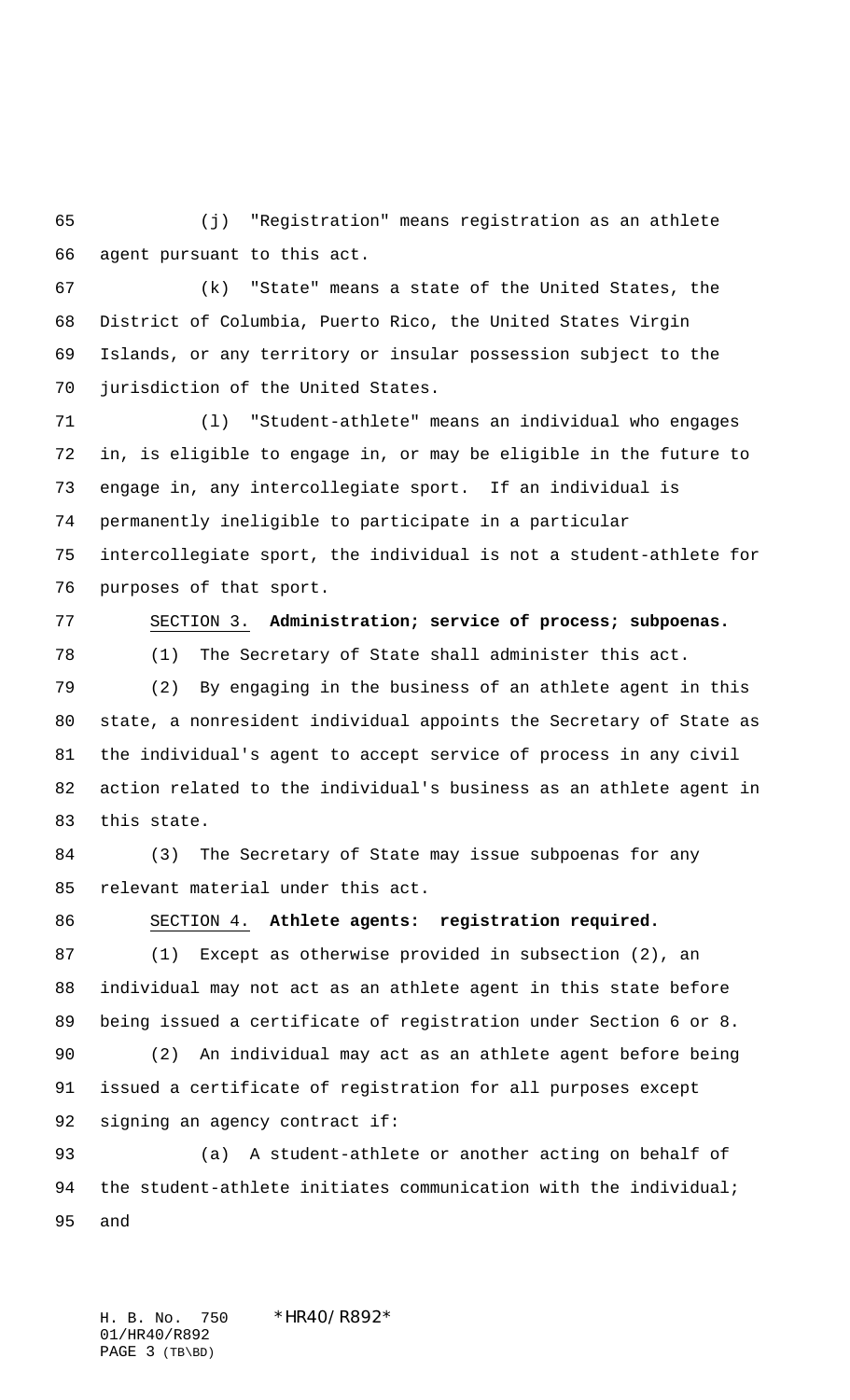(b) Within seven (7) days after an initial act as an athlete agent, the individual submits an application to register as an athlete agent in this state.

 (3) An agency contract resulting from conduct in violation of this section is void. The athlete agent shall return any consideration received under the contract.

 SECTION 5. **Registration as athlete agent; form; requirements.** (1) An applicant for registration shall submit an application for registration to the Secretary of State in a form prescribed by the Secretary of State. An application filed under this section is a public record. Except as otherwise provided in subsection (2), the application must be in the name of an individual and signed by the applicant under penalty of perjury and must state or contain:

 (a) The name of the applicant and the address of the applicant's principal place of business;

 (b) The name of the applicant's business or employer, if applicable;

 (c) Any business or occupation engaged in by the applicant for the five (5) years next preceding the date of submission of the application;

 (d) A description of the applicant's: 118 (i) Formal training as an athlete agent; (ii) Practical experience as an athlete agent; and (iii) Educational background relating to the applicant's activities as an athlete agent. (e) The names and addresses of three (3) individuals not related to the applicant who are willing to serve as references; (f) The name, sport and last known team for each individual for whom the applicant provided services as an athlete

agent during the five (5) years next preceding the date of

submission of the application;

H. B. No. 750 \*HR40/R892\* 01/HR40/R892 PAGE 4 (TB\BD)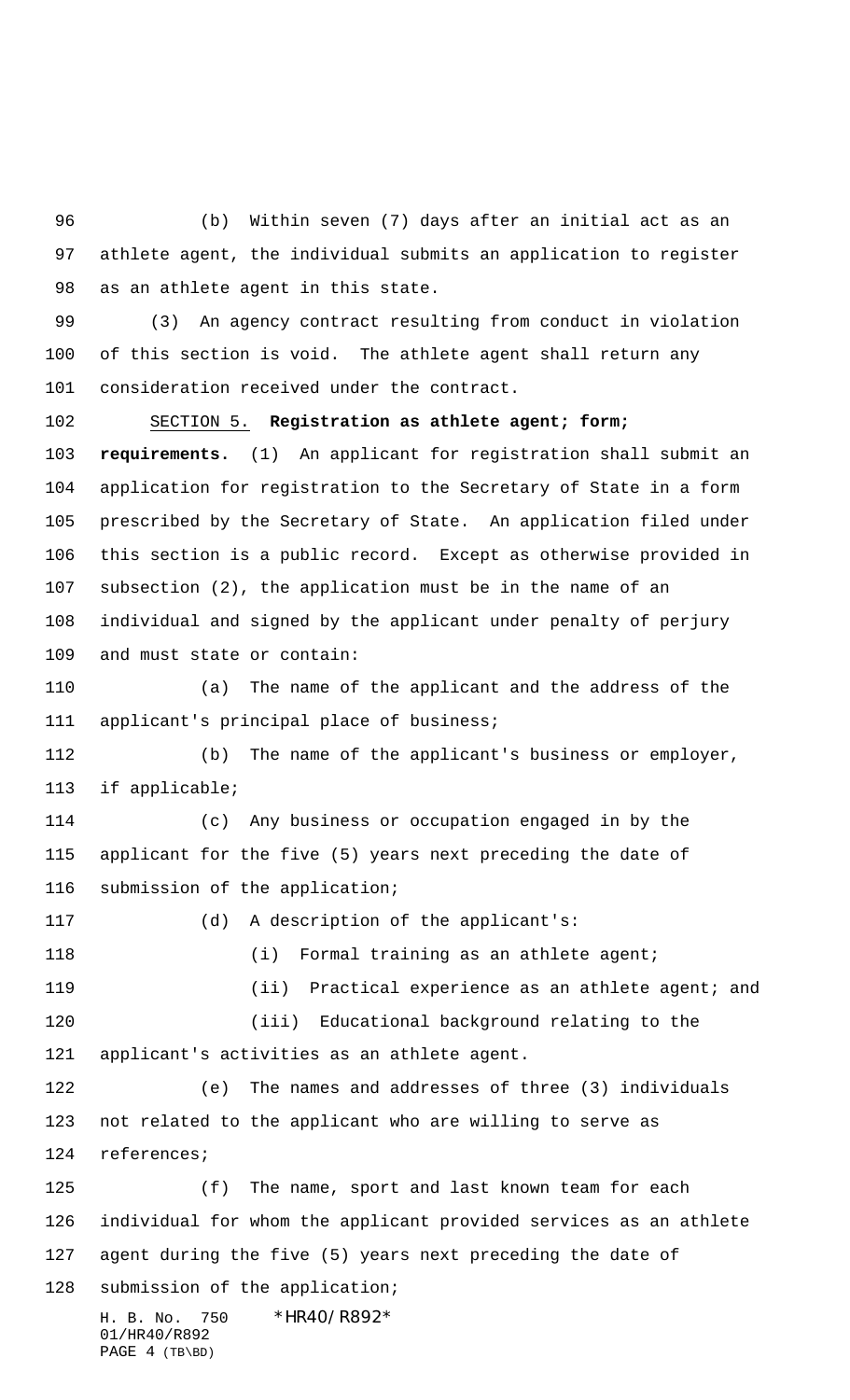129 (g) The names and addresses of all persons who are:

 (i) With respect to the athlete agent's business if it is not a corporation, the partners, officers, associates or profit-sharers; and

 (ii) With respect to a corporation employing the athlete agent, the officers, directors and any shareholder of the corporation with a five percent (5%) or greater interest.

 (h) Whether the applicant or any other person named pursuant to paragraph (g) has been convicted of a crime that, if committed in this state, would be a felony or other crime involving moral turpitude, and identify the crime;

 (i) Whether there has been any administrative or judicial determination that the applicant or any other person named pursuant to paragraph (g) has made a false, misleading, deceptive or fraudulent representation;

 (j) Any instance in which the conduct of the applicant or any other person named pursuant to paragraph (g) resulted in the imposition of a sanction, suspension or declaration of ineligibility to participate in an interscholastic or intercollegiate athletic event on a student-athlete or educational institution;

 (k) Any sanction, suspension or disciplinary action taken against the applicant or any other person named pursuant to paragraph (g) arising out of occupational or professional conduct; and

H. B. No. 750 \*HR40/R892\* 01/HR40/R892 (l) Whether there has been any denial of an application for, suspension or revocation of, or refusal to renew, the registration or licensure of the applicant or any other person named pursuant to paragraph (g) as an athlete agent in any state. (2) An individual who has submitted an application for, and received a certificate of, registration or licensure as an athlete agent in another state, may submit a copy of the application and a valid certificate of registration or licensure from the other

PAGE 5 (TB\BD)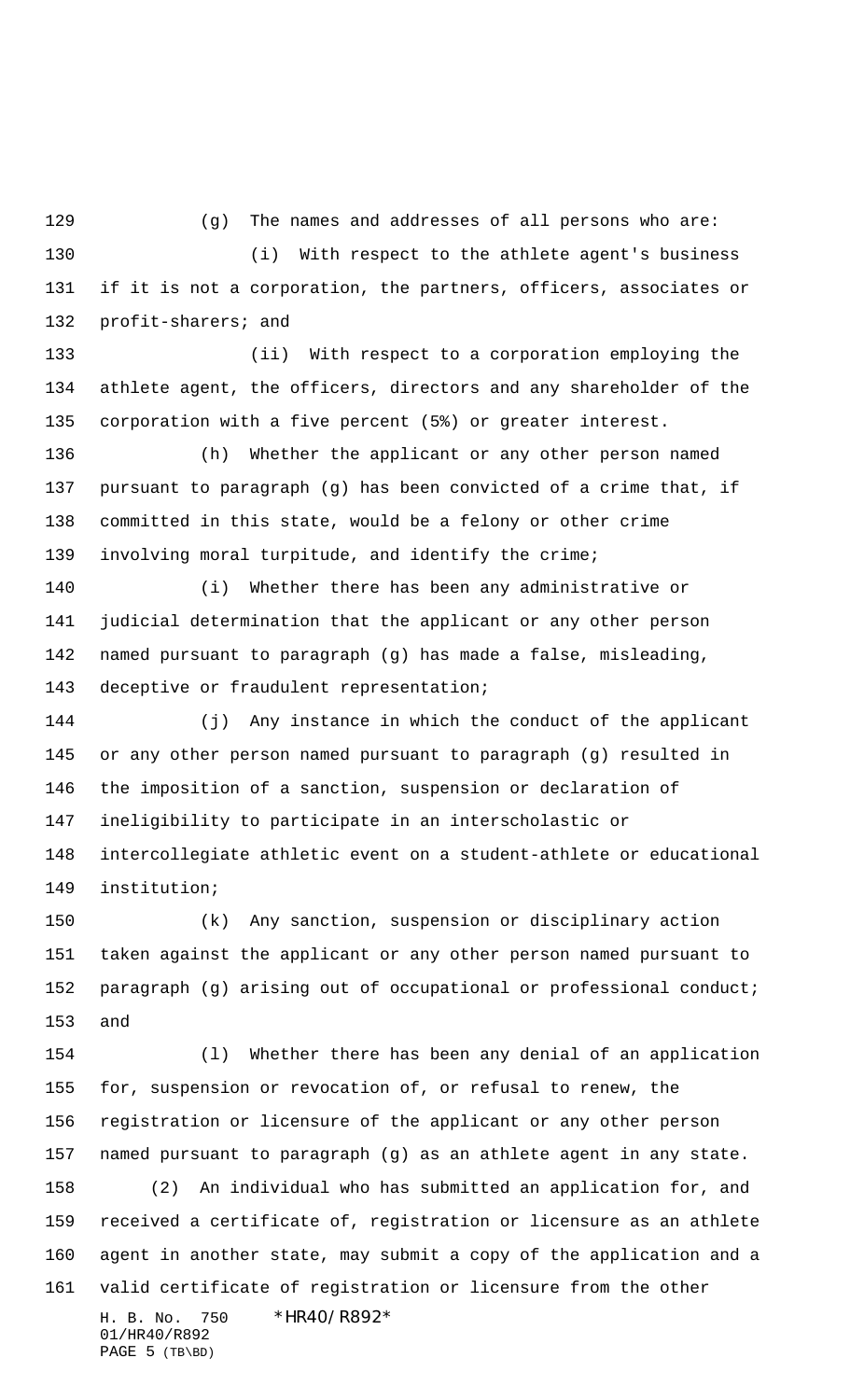state in lieu of submitting an application in the form prescribed pursuant to subsection (1). The Secretary of State shall accept the application and the certificate from the other state as an application for registration in this state if the application to the other state:

 (a) Was submitted in the other state within the six (6) months next preceding the submission of the application in this state and the applicant certifies the information contained in the application is current;

 (b) Contains information substantially similar to or more comprehensive than that required in an application submitted in this state; and

 (c) Was signed by the applicant under penalty of perjury.

 SECTION 6. **Certificate of registration; issuance or denial; renewal.** (1) Except as otherwise provided in subsection (3), the Secretary of State shall issue a certificate of registration to an individual who complies with Section 5(1).

 (2) Except as otherwise provided in subsection (3), the Secretary of State shall issue a certificate of registration to an individual whose application has been accepted under Section 5(2).

 (3) The Secretary of State may refuse to issue a certificate of registration if the Secretary of State determines that the applicant has engaged in conduct that has a significant adverse effect on the applicant's fitness to serve as an athlete agent. In making the determination, the Secretary of State may consider whether the applicant has:

 (a) Been convicted of a crime that, if committed in this state, would be a felony or other crime involving moral turpitude;

 (b) Made a materially false, misleading, deceptive or fraudulent representation as an athlete agent or in the

application;

H. B. No. 750 \*HR40/R892\* 01/HR40/R892 PAGE (TB\BD)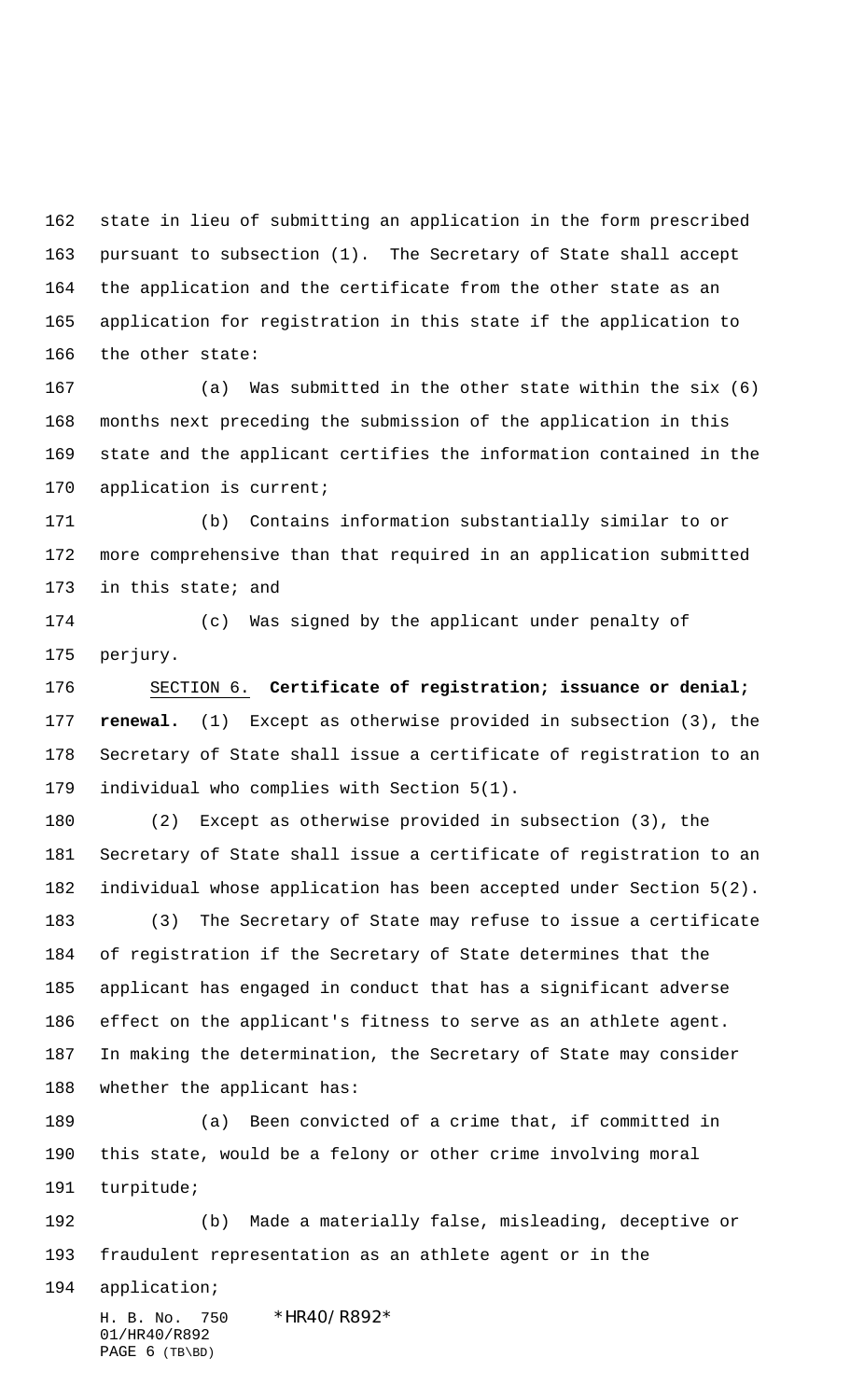(c) Engaged in conduct that would disqualify the applicant from serving in a fiduciary capacity; (d) Engaged in conduct prohibited by Section 14; (e) Had a registration or licensure as an athlete agent suspended, revoked, or denied or been refused renewal of registration or licensure in any state; (f) Engaged in conduct or failed to engage in conduct the consequence of which was that a sanction, suspension or declaration of ineligibility to participate in an interscholastic or intercollegiate athletic event was imposed on a student-athlete or educational institution; or (g) Engaged in conduct that significantly adversely reflects on the applicant's credibility, honesty or integrity. (4) In making a determination under subsection (3), the Secretary of State shall consider: (a) How recently the conduct occurred; (b) The nature of the conduct and the context in which it occurred; and (c) Any other relevant conduct of the applicant. (5) An athlete agent may apply to renew a registration by submitting an application for renewal in a form prescribed by the Secretary of State. An application filed under this section is a public record. The application for renewal must be signed by the applicant under penalty of perjury and must contain current information on all matters required in an original registration. (6) An individual who has submitted an application for renewal of registration or licensure in another state, in lieu of submitting an application for renewal in the form prescribed pursuant to subsection (5), may file a copy of the application for renewal and a valid certificate of registration from the other state. The Secretary of State shall accept the application for renewal from the other state as an application for renewal in this state if the application to the other state:

H. B. No. 750 \*HR40/R892\* 01/HR40/R892 PAGE 7 (TB\BD)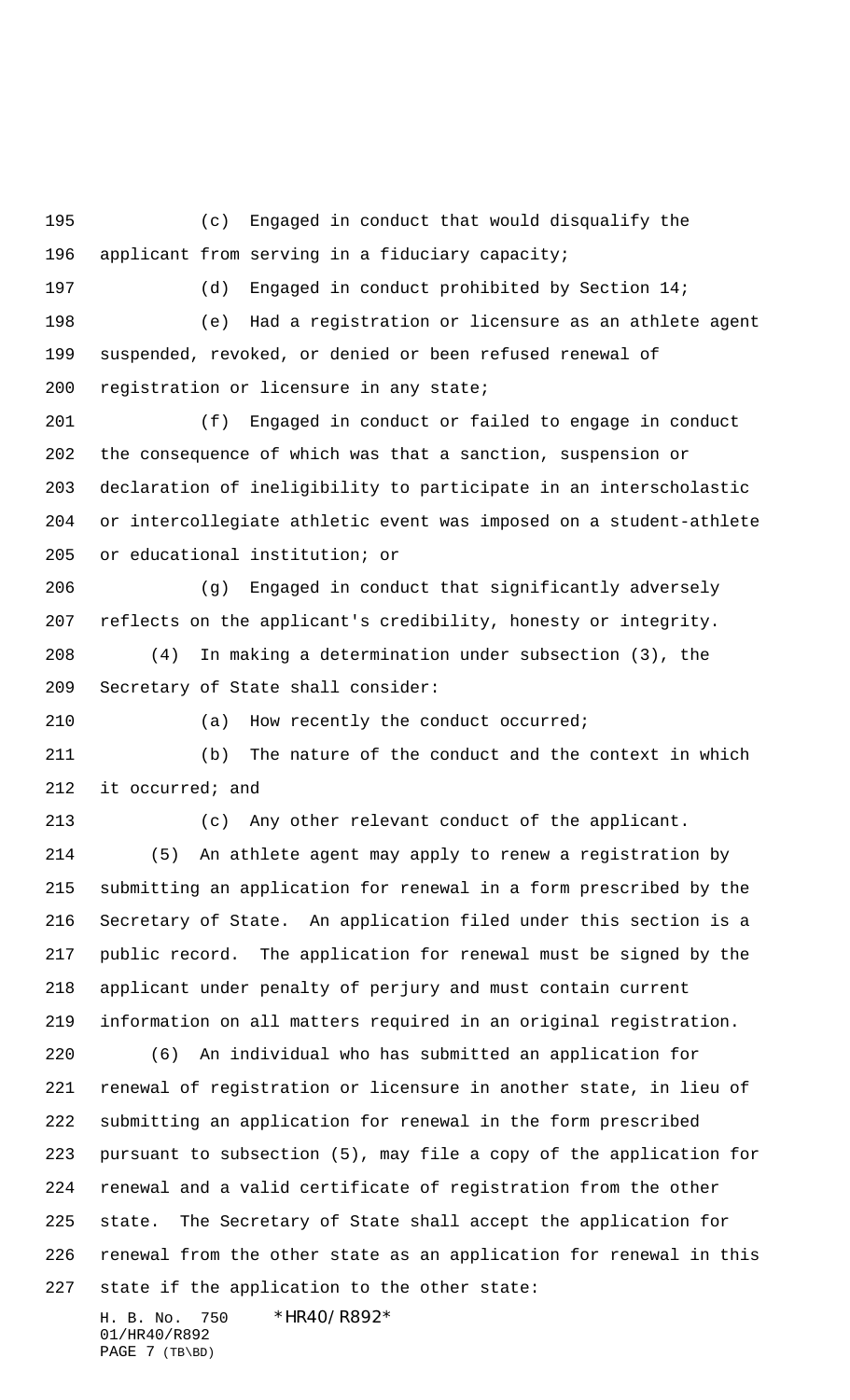(a) Was submitted in the other state within the last six (6) months and the applicant certifies the information contained in the application for renewal is current;

 (b) Contains information substantially similar to or more comprehensive than that required in an application for renewal submitted in this state; and

 (c) Was signed by the applicant under penalty of perjury.

 (7) A certificate of registration or a renewal of a registration is valid for two (2) years.

 SECTION 7. **Suspension, revocation or refusal to renew registration.** (1) The Secretary of State may suspend, revoke or refuse to renew a registration for conduct that would have justified denial of registration under Section 6(3).

 (2) The Secretary of State may deny, suspend, revoke or refuse to renew a registration only after proper notice and an opportunity for a hearing.

 SECTION 8. **Temporary registration.** The Secretary of State may issue a temporary certificate of registration while an application for registration or renewal is pending.

 SECTION 9. **Registration and renewal fee.** An application for registration or renewal of registration must be accompanied by a fee in the following amount:

 (a) One Hundred Dollars (\$100.00) for an initial application for registration;

 (b) One Hundred Dollars (\$100.00) for an application for registration based upon a certificate of registration or licensure issued by another state;

 (c) Fifty Dollars (\$50.00) for an application for renewal of registration; or

 (d) Fifty Dollars (\$50.00) for an application for renewal of registration based upon an application for renewal of registration or licensure submitted in another state.

H. B. No. 750 \*HR40/R892\* 01/HR40/R892 PAGE 8 (TB\BD)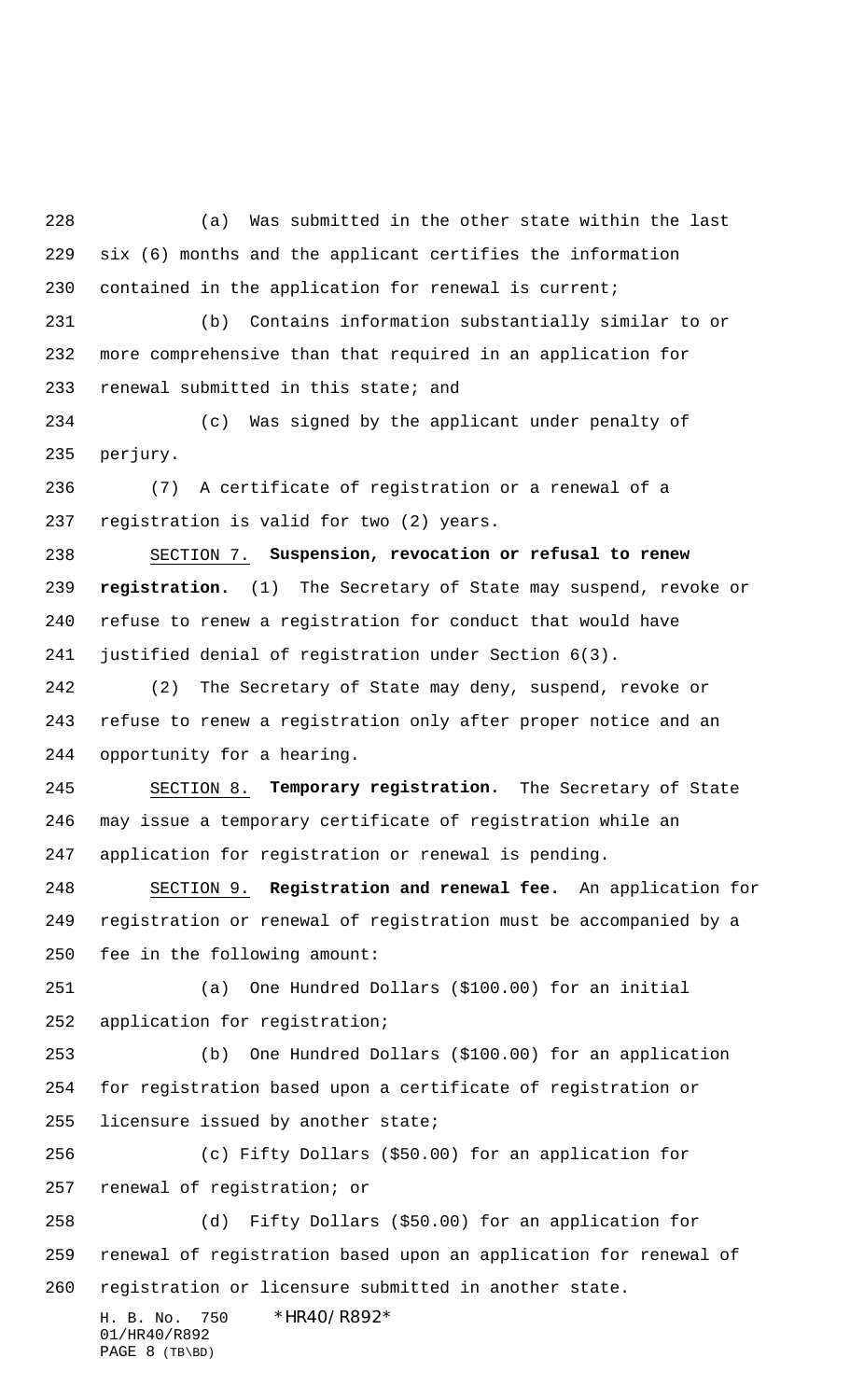H. B. No. 750 \*HR40/R892\* SECTION 10. **Form of contract.** (1) An agency contract must be in a record, signed by the parties. (2) An agency contract must state or contain: (a) The amount and method of calculating the consideration to be paid by the student-athlete for services to be provided by the athlete agent under the contract and any other consideration the athlete agent has received or will receive from any other source for entering into the contract or for providing the services; (b) The name of any person not listed in the application for registration or renewal who will be compensated 272 because the student-athlete signed the agency contract; (c) A description of any expenses that the student-athlete agrees to reimburse; (d) A description of the services to be provided to the student-athlete; 277 (e) The duration of the contract; and (f) The date of execution. (3) An agency contract must contain, in close proximity to the signature of the student-athlete, a conspicuous notice in boldface type in capital letters stating: **WARNING TO STUDENT-ATHLETE IF YOU SIGN THIS CONTRACT: (1) YOU MAY LOSE YOUR ELIGIBILITY TO COMPETE AS A STUDENT-ATHLETE IN YOUR SPORT; (2) BOTH YOU AND YOUR ATHLETE AGENT ARE REQUIRED TO TELL YOUR ATHLETIC DIRECTOR, IF YOU HAVE AN ATHLETIC DIRECTOR, WITHIN 72 HOURS AFTER ENTERING INTO AN AGENCY CONTRACT; AND (3) YOU MAY CANCEL THIS CONTRACT WITHIN 14 DAYS AFTER SIGNING IT. CANCELLATION OF THE CONTRACT MAY NOT REINSTATE YOUR ELIGIBILITY.** (4) An agency contract that does not conform to this section is voidable by the student-athlete.

01/HR40/R892 PAGE 9 (TB\BD)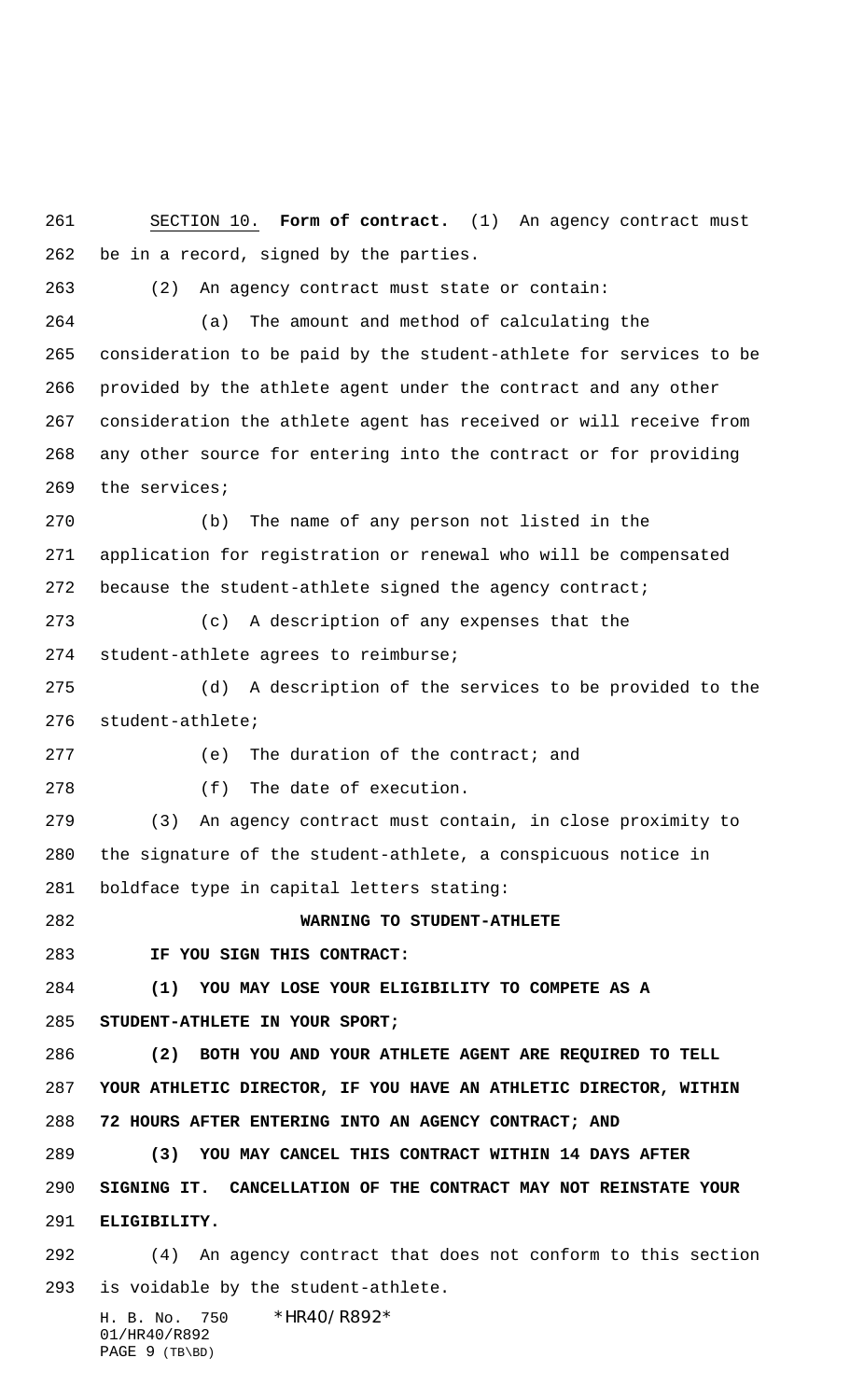(5) The athlete agent shall give a copy of the signed agency contract to the student-athlete at the time of signing.

 SECTION 11. **Notice to educational institution.** (1) Within seventy-two (72) hours after entering into an agency contract or before the next scheduled athletic event in which the student-athlete may participate, whichever occurs first, the athlete agent shall give notice in a record of the existence of the contract to the athletic director of the educational institution at which the student-athlete is enrolled or the athlete agent has reasonable grounds to believe the student-athlete intends to enroll.

 (2) Within seventy-two (72) hours after entering into an agency contract or before the next athletic event in which the student-athlete may participate, whichever occurs first, the student-athlete shall inform the athletic director of the educational institution at which the student-athlete is enrolled that he or she has entered into an agency contract.

 SECTION 12. **Student-athlete's right to cancel.** (1) A student-athlete may cancel an agency contract by giving notice in a record to the athlete agent of the cancellation within fourteen (14) days after the contract is signed.

 (2) A student-athlete may not waive the right to cancel any agency contract.

 (3) If a student-athlete cancels an agency contract, the student-athlete is not required to pay any consideration under the contract or to return any consideration received from the agent to induce the student-athlete to enter into the contract.

 SECTION 13. **Required records.** (1) An athlete agent shall retain the following records for a period of five (5) years:

 (a) The name and address of each individual represented by the athlete agent;

 (b) Any agency contract entered into by the athlete agent; and

H. B. No. 750 \*HR40/R892\* 01/HR40/R892 PAGE 10 (TB\BD)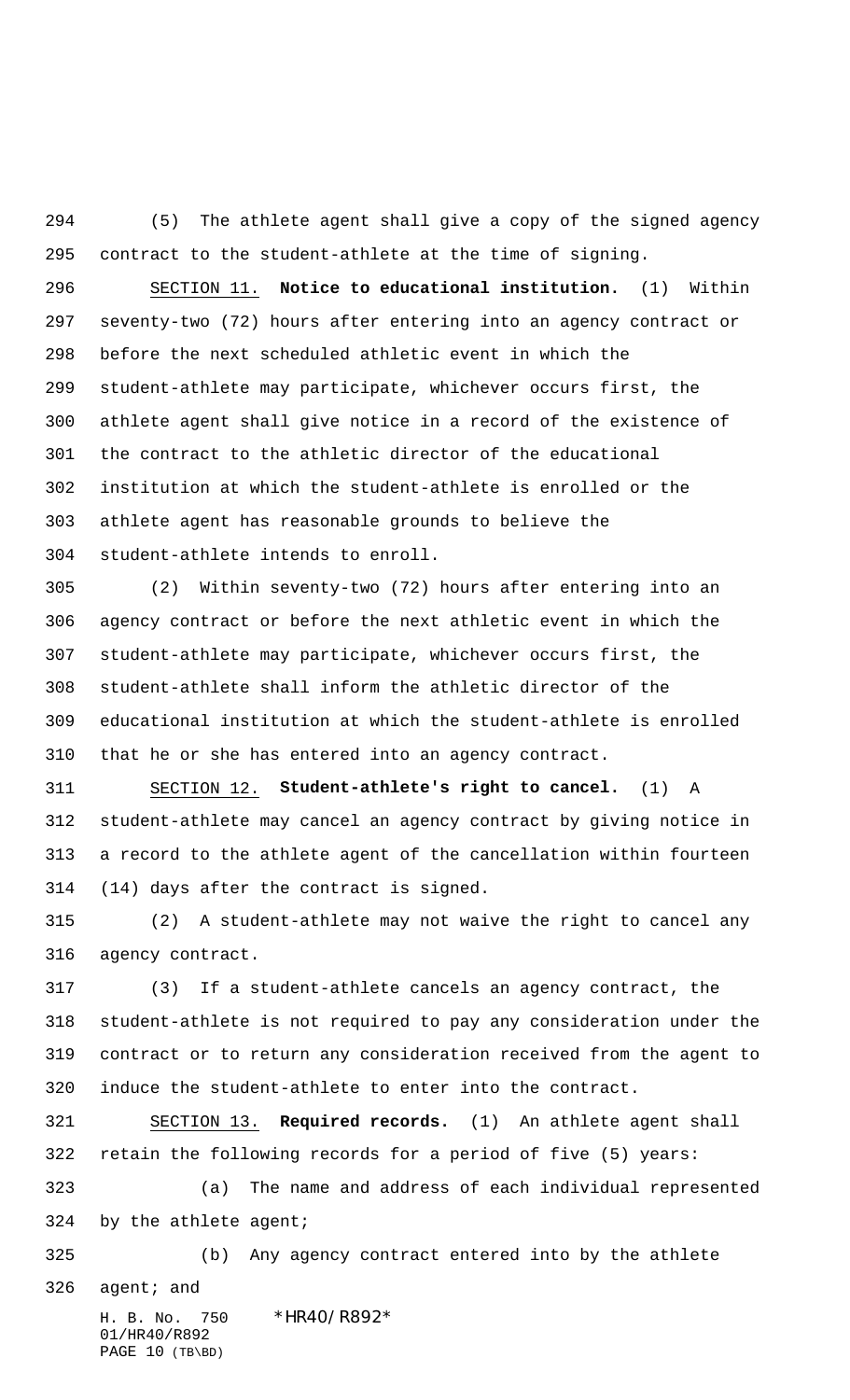(c) Any direct costs incurred by the athlete agent in the recruitment or solicitation of a student-athlete.

 (2) Records required by subsection (1) to be retained are open to inspection by the Secretary of State during normal business hours.

 SECTION 14. **Prohibited acts.** (1) An athlete agent may not do any of the following with the intent to induce a student-athlete to enter into an agency contract: (a) Give any materially false or misleading information

or make a materially false promise or representation;

 (b) Furnish anything of value to a student-athlete before the student-athlete enters into the agency contract; or (c) Furnish anything of value to any individual other than the student-athlete or another registered athlete agent.

(2) An athlete agent may not intentionally:

 (a) Initiate contact with a student-athlete unless registered under this act;

 (b) Refuse or willfully fail to retain or permit inspection of the records required by Section 13;

 (c) Violate Section 4 by failing to register; (d) Provide materially false or misleading information in an application for registration or renewal of registration; (e) Predate or postdate an agency contract; or

 (f) Fail to notify a student-athlete prior to the student-athlete's signing an agency contract for a particular sport that the signing by the student-athlete may make the student-athlete ineligible to participate as a student-athlete in that sport.

 SECTION 15. **Criminal penalties.** The commission of any act prohibited by Section 14 by an athlete agent is a felony punishable by a fine of not more than Ten Thousand Dollars (\$10,000.00) or by imprisonment of not more than two (2) years, or both.

H. B. No. 750 \*HR40/R892\* 01/HR40/R892 PAGE 11 (TB\BD)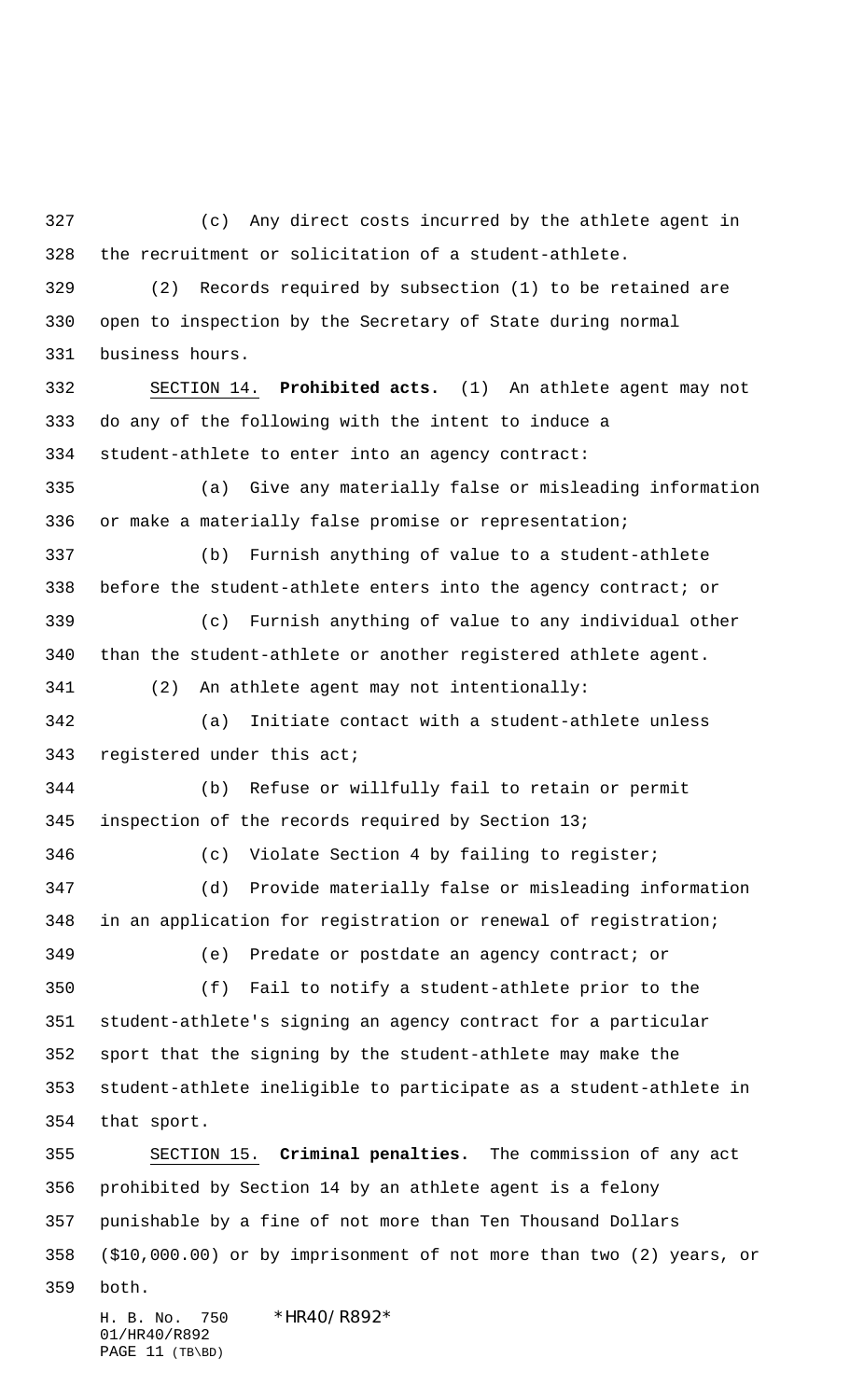SECTION 16. **Civil remedies.** (1) An educational institution has a right of action against an athlete agent or a former student-athlete for damages caused by a violation of this act. In an action under this section, the court may award to the prevailing party costs and reasonable attorney's fees.

 (2) Damages of an educational institution under subsection (1) include losses and expenses incurred because, as a result of the activities of an athlete agent or former student-athlete, the educational institution was injured by a violation of this act or was penalized, disqualified or suspended from participation in athletics by a national association for the promotion and regulation of athletics, by an athletic conference, or by reasonable self-imposed disciplinary action taken to mitigate sanctions.

 (3) A right of action under this section does not accrue until the educational institution discovers or by the exercise of reasonable diligence would have discovered the violation by the athlete agent or former student-athlete.

 (4) Any liability of the athlete agent or the former student-athlete under this section is several and not joint.

 (5) This act does not restrict rights, remedies or defenses of any person under law or equity.

 SECTION 17. **Administrative penalty.** The Secretary of State may assess a civil penalty against an athlete agent not to exceed Twenty-five Thousand Dollars (\$25,000.00) for a violation of this act.

 SECTION 18. **Application and construction.** In applying and construing this uniform act, consideration must be given to the need to promote uniformity of the law with respect to its subject matter of this act among states that enact it.

 SECTION 19. Sections 73-41-1, 73-41-3, 73-41-5, 73-41-7, 73-41-9, 73-41-11, 73-41-13, 73-41-15, 73-41-17, 73-41-19,

H. B. No. 750 \*HR40/R892\* 01/HR40/R892 PAGE 12 (TB\BD) 73-41-21 and 73-41-23, Mississippi Code of 1972, which are the